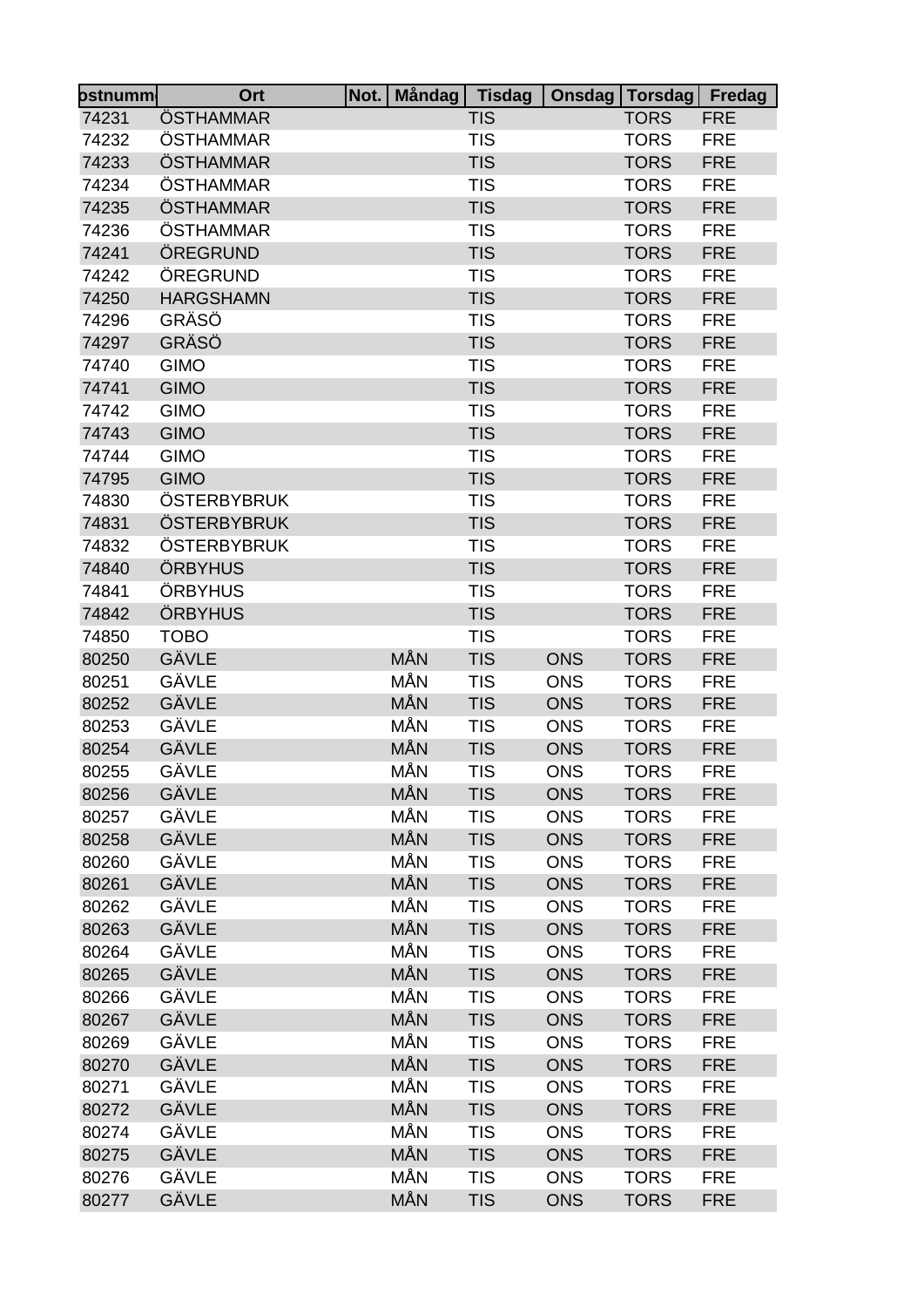| 80280 | GÄVLE        | MÅN        | <b>TIS</b> | <b>ONS</b> | <b>TORS</b> | <b>FRE</b> |
|-------|--------------|------------|------------|------------|-------------|------------|
| 80281 | <b>GÄVLE</b> | <b>MÅN</b> | <b>TIS</b> | <b>ONS</b> | <b>TORS</b> | <b>FRE</b> |
| 80282 | GÄVLE        | MÅN        | <b>TIS</b> | <b>ONS</b> | <b>TORS</b> | <b>FRE</b> |
| 80283 | GÄVLE        | <b>MÅN</b> | <b>TIS</b> | <b>ONS</b> | <b>TORS</b> | <b>FRE</b> |
| 80284 | GÄVLE        | MÅN        | <b>TIS</b> | <b>ONS</b> | <b>TORS</b> | <b>FRE</b> |
| 80285 | <b>GÄVLE</b> | MÅN        | <b>TIS</b> | <b>ONS</b> | <b>TORS</b> | <b>FRE</b> |
| 80286 | GÄVLE        | MÅN        | <b>TIS</b> | <b>ONS</b> | <b>TORS</b> | <b>FRE</b> |
| 80287 | GÄVLE        | MÅN        | <b>TIS</b> | <b>ONS</b> | <b>TORS</b> | <b>FRE</b> |
| 80288 | <b>GÄVLE</b> | MÅN        | <b>TIS</b> | <b>ONS</b> | <b>TORS</b> | <b>FRE</b> |
| 80291 | GÄVLE        | MÅN        | <b>TIS</b> | <b>ONS</b> | <b>TORS</b> | <b>FRE</b> |
| 80292 | GÄVLE        | MÅN        | <b>TIS</b> | <b>ONS</b> | <b>TORS</b> | <b>FRE</b> |
| 80293 | GÄVLE        | MÅN        | <b>TIS</b> | <b>ONS</b> | <b>TORS</b> | <b>FRE</b> |
| 80301 | GÄVLE        | MÅN        | <b>TIS</b> | <b>ONS</b> | <b>TORS</b> | <b>FRE</b> |
| 80302 | GÄVLE        | MÅN        | <b>TIS</b> | <b>ONS</b> | <b>TORS</b> | <b>FRE</b> |
| 80309 | GÄVLE        | MÅN        | <b>TIS</b> | <b>ONS</b> | <b>TORS</b> | <b>FRE</b> |
| 80310 | GÄVLE        | MÅN        | <b>TIS</b> | <b>ONS</b> | <b>TORS</b> | <b>FRE</b> |
| 80311 | GÄVLE        | MÅN        | <b>TIS</b> | <b>ONS</b> | <b>TORS</b> | <b>FRE</b> |
| 80320 | GÄVLE        | <b>MÅN</b> | <b>TIS</b> | <b>ONS</b> | <b>TORS</b> | <b>FRE</b> |
| 80321 | GÄVLE        | MÅN        | <b>TIS</b> | <b>ONS</b> | <b>TORS</b> | <b>FRE</b> |
| 80322 | GÄVLE        | MÅN        | <b>TIS</b> | <b>ONS</b> | <b>TORS</b> | <b>FRE</b> |
| 80323 | GÄVLE        | MÅN        | <b>TIS</b> | <b>ONS</b> | <b>TORS</b> | <b>FRE</b> |
| 80324 | GÄVLE        | MÅN        | <b>TIS</b> | <b>ONS</b> | <b>TORS</b> | <b>FRE</b> |
| 80325 | GÄVLE        | MÅN        | <b>TIS</b> | <b>ONS</b> | <b>TORS</b> | <b>FRE</b> |
| 80423 | GÄVLE        | MÅN        | <b>TIS</b> | <b>ONS</b> | <b>TORS</b> | <b>FRE</b> |
| 80424 | GÄVLE        | MÅN        | <b>TIS</b> | <b>ONS</b> | <b>TORS</b> | <b>FRE</b> |
| 80425 | <b>GÄVLE</b> | MÅN        | <b>TIS</b> | <b>ONS</b> | <b>TORS</b> | <b>FRE</b> |
| 80426 | GÄVLE        | MÅN        | <b>TIS</b> | <b>ONS</b> | <b>TORS</b> | <b>FRE</b> |
| 80427 | GÄVLE        | MÅN        | <b>TIS</b> | <b>ONS</b> | <b>TORS</b> | <b>FRE</b> |
| 80428 | GÄVLE        | MÅN        | <b>TIS</b> | <b>ONS</b> | <b>TORS</b> | <b>FRE</b> |
| 80429 | GÄVLE        | <b>MÅN</b> | <b>TIS</b> | <b>ONS</b> | <b>TORS</b> | <b>FRE</b> |
| 80430 | GÄVLE        | MÅN        | <b>TIS</b> | <b>ONS</b> | <b>TORS</b> | <b>FRE</b> |
| 80431 | GÄVLE        | <b>MÅN</b> | <b>TIS</b> | <b>ONS</b> | <b>TORS</b> | <b>FRE</b> |
| 80432 | GÄVLE        | MÅN        | <b>TIS</b> | <b>ONS</b> | <b>TORS</b> | <b>FRE</b> |
| 80433 | GÄVLE        | MÅN        | <b>TIS</b> | <b>ONS</b> | <b>TORS</b> | <b>FRE</b> |
| 80434 | GÄVLE        | MÅN        | <b>TIS</b> | <b>ONS</b> | <b>TORS</b> | <b>FRE</b> |
| 80591 | GÄVLE        | MÅN        | <b>TIS</b> | <b>ONS</b> | <b>TORS</b> | <b>FRE</b> |
| 80592 | GÄVLE        | MÅN        | <b>TIS</b> | <b>ONS</b> | <b>TORS</b> | <b>FRE</b> |
| 80595 | GÄVLE        | MÅN        | <b>TIS</b> | <b>ONS</b> | <b>TORS</b> | <b>FRE</b> |
| 80596 | GÄVLE        | MÅN        | <b>TIS</b> | <b>ONS</b> | <b>TORS</b> | <b>FRE</b> |
| 80597 | GÄVLE        | MÅN        | <b>TIS</b> | <b>ONS</b> | <b>TORS</b> | <b>FRE</b> |
| 80598 | GÄVLE        | MÅN        | <b>TIS</b> | <b>ONS</b> | <b>TORS</b> | <b>FRE</b> |
| 80626 | GÄVLE        | MÅN        | <b>TIS</b> | <b>ONS</b> | <b>TORS</b> | <b>FRE</b> |
| 80627 | GÄVLE        | MÅN        | <b>TIS</b> | <b>ONS</b> | <b>TORS</b> | <b>FRE</b> |
| 80628 | GÄVLE        | MÅN        | <b>TIS</b> | <b>ONS</b> | <b>TORS</b> | <b>FRE</b> |
| 80630 | GÄVLE        | MÅN        | <b>TIS</b> | <b>ONS</b> | <b>TORS</b> | <b>FRE</b> |
| 80631 | GÄVLE        | MÅN        | <b>TIS</b> | <b>ONS</b> | <b>TORS</b> | <b>FRE</b> |
| 80632 | GÄVLE        | MÅN        | <b>TIS</b> | <b>ONS</b> | <b>TORS</b> | <b>FRE</b> |
| 80633 | GÄVLE        | <b>MÅN</b> | <b>TIS</b> | <b>ONS</b> | <b>TORS</b> | <b>FRE</b> |
| 80634 | GÄVLE        | MÅN        | <b>TIS</b> | <b>ONS</b> | <b>TORS</b> | <b>FRE</b> |
| 80635 | GÄVLE        | MÅN        | <b>TIS</b> | <b>ONS</b> | <b>TORS</b> | <b>FRE</b> |
|       |              |            |            |            |             |            |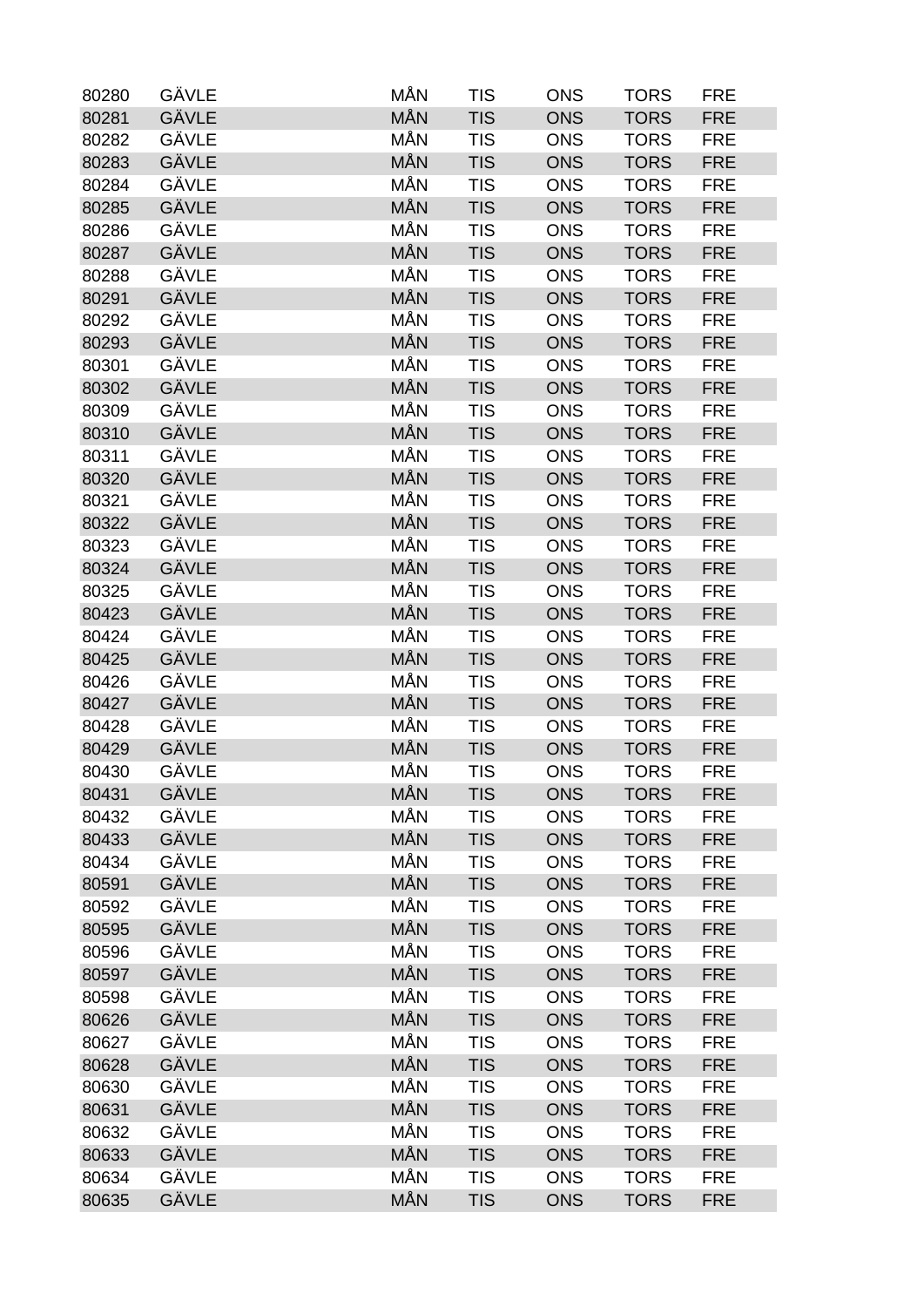| 80636 | GÄVLE              | MÅN        | <b>TIS</b> | <b>ONS</b> | <b>TORS</b> | <b>FRE</b> |
|-------|--------------------|------------|------------|------------|-------------|------------|
| 80637 | GÄVLE              | MÅN        | <b>TIS</b> | <b>ONS</b> | <b>TORS</b> | <b>FRE</b> |
| 80638 | GÄVLE              | MÅN        | <b>TIS</b> | <b>ONS</b> | <b>TORS</b> | <b>FRE</b> |
| 80641 | <b>GÄVLE</b>       | <b>MÅN</b> | <b>TIS</b> | <b>ONS</b> | <b>TORS</b> | <b>FRE</b> |
| 80642 | GÄVLE              | MÅN        | <b>TIS</b> | <b>ONS</b> | <b>TORS</b> | <b>FRE</b> |
| 80643 | GÄVLE              | MÅN        | <b>TIS</b> | <b>ONS</b> | <b>TORS</b> | <b>FRE</b> |
| 80645 | GÄVLE              | MÅN        | <b>TIS</b> | <b>ONS</b> | <b>TORS</b> | <b>FRE</b> |
| 80646 | GÄVLE              | MÅN        | <b>TIS</b> | <b>ONS</b> | <b>TORS</b> | <b>FRE</b> |
| 80647 | GÄVLE              | MÅN        | <b>TIS</b> | <b>ONS</b> | <b>TORS</b> | <b>FRE</b> |
| 80648 | GÄVLE              | MÅN        | <b>TIS</b> | <b>ONS</b> | <b>TORS</b> | <b>FRE</b> |
| 80649 | GÄVLE              | MÅN        | <b>TIS</b> | <b>ONS</b> | <b>TORS</b> | <b>FRE</b> |
| 81130 | <b>SANDVIKEN</b>   | MÅN        | <b>TIS</b> | <b>ONS</b> | <b>TORS</b> | <b>FRE</b> |
| 81131 | <b>SANDVIKEN</b>   | MÅN        | <b>TIS</b> | <b>ONS</b> | <b>TORS</b> | <b>FRE</b> |
| 81132 | <b>SANDVIKEN</b>   | MÅN        | <b>TIS</b> | <b>ONS</b> | <b>TORS</b> | <b>FRE</b> |
| 81133 | <b>SANDVIKEN</b>   | MÅN        | <b>TIS</b> | <b>ONS</b> | <b>TORS</b> | <b>FRE</b> |
| 81134 | <b>SANDVIKEN</b>   | MÅN        | <b>TIS</b> | <b>ONS</b> | <b>TORS</b> | <b>FRE</b> |
| 81135 | <b>SANDVIKEN</b>   | MÅN        | <b>TIS</b> | <b>ONS</b> | <b>TORS</b> | <b>FRE</b> |
| 81136 | <b>SANDVIKEN</b>   | <b>MÅN</b> | <b>TIS</b> | <b>ONS</b> | <b>TORS</b> | <b>FRE</b> |
| 81137 | <b>SANDVIKEN</b>   | MÅN        | <b>TIS</b> | <b>ONS</b> | <b>TORS</b> | <b>FRE</b> |
| 81138 | <b>SANDVIKEN</b>   | MÅN        | <b>TIS</b> | <b>ONS</b> | <b>TORS</b> | <b>FRE</b> |
| 81139 | <b>SANDVIKEN</b>   | MÅN        | <b>TIS</b> | <b>ONS</b> | <b>TORS</b> | <b>FRE</b> |
| 81140 | <b>SANDVIKEN</b>   | MÅN        | <b>TIS</b> | <b>ONS</b> | <b>TORS</b> | <b>FRE</b> |
| 81141 | <b>SANDVIKEN</b>   | MÅN        | <b>TIS</b> | <b>ONS</b> | <b>TORS</b> | <b>FRE</b> |
| 81142 | <b>SANDVIKEN</b>   | MÅN        | <b>TIS</b> | <b>ONS</b> | <b>TORS</b> | <b>FRE</b> |
| 81150 | <b>SANDVIKEN</b>   | MÅN        | <b>TIS</b> | <b>ONS</b> | <b>TORS</b> | <b>FRE</b> |
| 81151 | <b>SANDVIKEN</b>   | <b>MÅN</b> | <b>TIS</b> | <b>ONS</b> | <b>TORS</b> | <b>FRE</b> |
| 81152 | <b>SANDVIKEN</b>   | MÅN        | <b>TIS</b> | <b>ONS</b> | <b>TORS</b> | <b>FRE</b> |
| 81153 | <b>SANDVIKEN</b>   | MÅN        | <b>TIS</b> | <b>ONS</b> | <b>TORS</b> | <b>FRE</b> |
| 81154 | <b>SANDVIKEN</b>   | MÅN        | <b>TIS</b> | <b>ONS</b> | <b>TORS</b> | <b>FRE</b> |
| 81160 | <b>SANDVIKEN</b>   | MÅN        | <b>TIS</b> | <b>ONS</b> | <b>TORS</b> | <b>FRE</b> |
| 81161 | <b>SANDVIKEN</b>   | MÅN        | <b>TIS</b> | <b>ONS</b> | <b>TORS</b> | <b>FRE</b> |
| 81162 | <b>SANDVIKEN</b>   | MÅN        | <b>TIS</b> | <b>ONS</b> | <b>TORS</b> | <b>FRE</b> |
| 81170 | <b>JÄRBO</b>       | MÅN        |            |            | <b>TORS</b> |            |
| 81171 | <b>JÄRBO</b>       | MÅN        |            |            | <b>TORS</b> |            |
| 81173 | ÅRSUNDA            | MÅN        |            |            | <b>TORS</b> |            |
| 81174 | ÖSTERFÄRNEBO       | MÅN        | <b>TIS</b> |            | <b>TORS</b> |            |
| 81191 | <b>SANDVIKEN</b>   | MÅN        | <b>TIS</b> | <b>ONS</b> | <b>TORS</b> | <b>FRE</b> |
| 81192 | <b>SANDVIKEN</b>   | MÅN        | <b>TIS</b> | <b>ONS</b> | <b>TORS</b> | <b>FRE</b> |
| 81193 | <b>SANDVIKEN</b>   | MÅN        | <b>TIS</b> | <b>ONS</b> | <b>TORS</b> | <b>FRE</b> |
| 81194 | <b>SANDVIKEN</b>   | MÅN        | <b>TIS</b> | <b>ONS</b> | <b>TORS</b> | <b>FRE</b> |
| 81195 | <b>JÄRBO</b>       | MÅN        |            |            | <b>TORS</b> |            |
| 81196 | ÅRSUNDA            | MÅN        |            |            | <b>TORS</b> |            |
| 81197 | <b>GYSINGE</b>     | MÅN        | <b>TIS</b> |            | <b>TORS</b> |            |
| 81198 | ÖSTERFÄRNEBO       | MÅN        | <b>TIS</b> |            | <b>TORS</b> |            |
| 81199 | ÅRSUNDA            | MÅN        |            |            | <b>TORS</b> |            |
| 81230 | <b>STORVIK</b>     | MÅN        | <b>TIS</b> | <b>ONS</b> | <b>TORS</b> | <b>FRE</b> |
| 81231 | <b>STORVIK</b>     | MÅN        | <b>TIS</b> | <b>ONS</b> | <b>TORS</b> | <b>FRE</b> |
| 81240 | <b>KUNGSGÅRDEN</b> | MÅN        | <b>TIS</b> | <b>ONS</b> | <b>TORS</b> | <b>FRE</b> |
| 81241 | GÄSTRIKE-HAMMARBY  |            | <b>TIS</b> |            | <b>TORS</b> |            |
| 81251 | <b>ÅSHAMMAR</b>    |            | <b>TIS</b> |            | <b>TORS</b> |            |
|       |                    |            |            |            |             |            |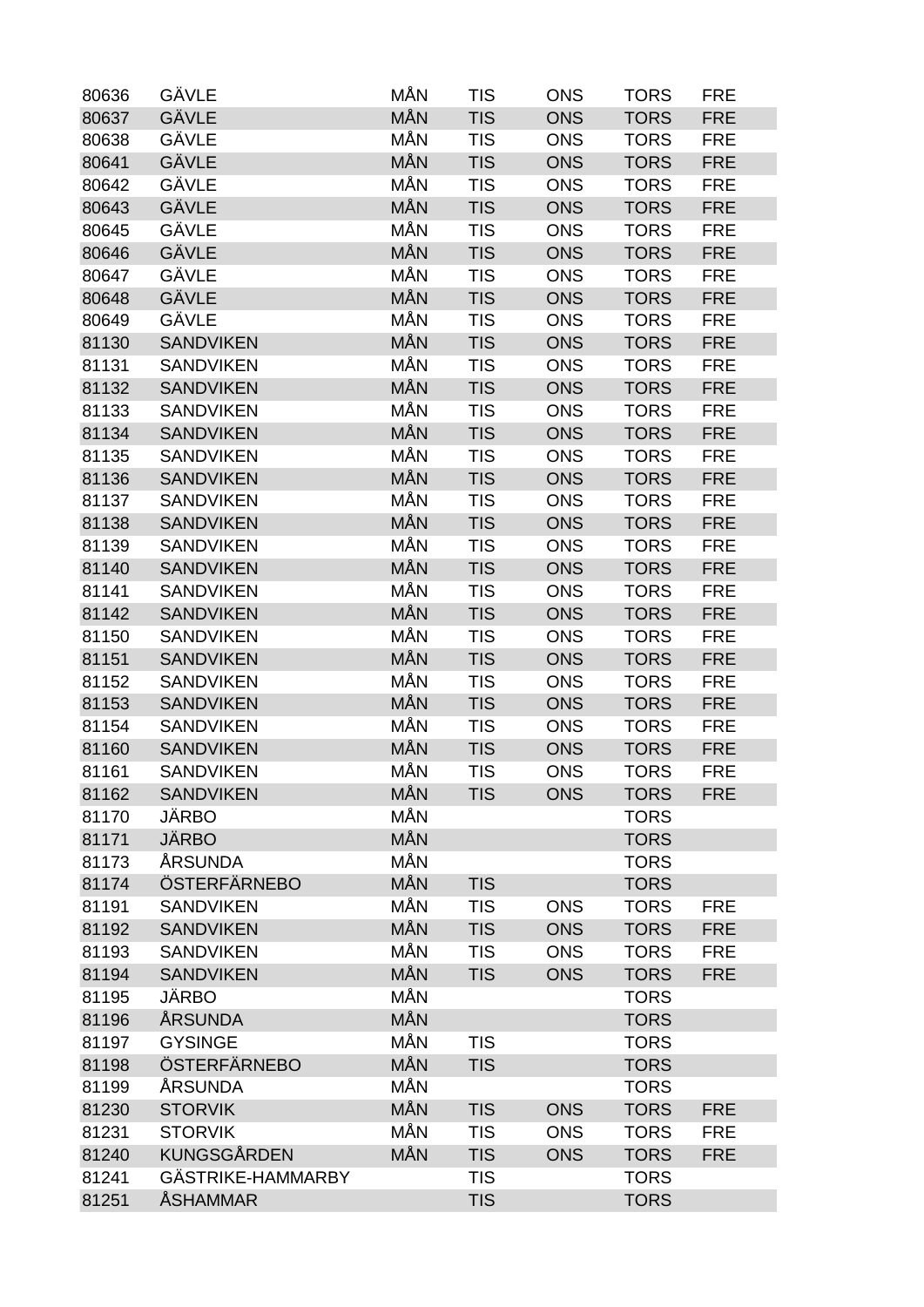| 81290 | <b>STORVIK</b>                  | MÅN        | <b>TIS</b>               | <b>ONS</b> | <b>TORS</b> | <b>FRE</b>               |
|-------|---------------------------------|------------|--------------------------|------------|-------------|--------------------------|
| 81292 | GÄSTRIKE-HAMMARBY               |            | <b>TIS</b>               |            | <b>TORS</b> |                          |
| 81293 | <b>KUNGSGÅRDEN</b>              | MÅN        | <b>TIS</b>               | <b>ONS</b> | <b>TORS</b> | <b>FRE</b>               |
| 81294 | <b>ÅSHAMMAR</b>                 |            | <b>TIS</b>               |            | <b>TORS</b> |                          |
| 81330 | <b>HOFORS</b>                   | MÅN        | <b>TIS</b>               | <b>ONS</b> |             | <b>FRE</b>               |
| 81331 | <b>HOFORS</b>                   | MÅN        | <b>TIS</b>               | <b>ONS</b> |             | <b>FRE</b>               |
| 81332 | <b>HOFORS</b>                   | MÅN        | <b>TIS</b>               | <b>ONS</b> |             | <b>FRE</b>               |
| 81333 | <b>HOFORS</b>                   | MÅN        | <b>TIS</b>               | <b>ONS</b> |             | <b>FRE</b>               |
| 81334 | <b>HOFORS</b>                   | MÅN        | <b>TIS</b>               | <b>ONS</b> |             | <b>FRE</b>               |
| 81335 | <b>HOFORS</b>                   | MÅN        | <b>TIS</b>               | <b>ONS</b> |             | <b>FRE</b>               |
| 81336 | <b>HOFORS</b>                   | MÅN        | <b>TIS</b>               | <b>ONS</b> |             | <b>FRE</b>               |
| 81340 | <b>TORSÅKER</b>                 | MÅN        | <b>TIS</b>               |            |             | <b>FRE</b>               |
| 81391 | <b>HOFORS</b><br>*              | <b>MÅN</b> |                          | <b>ONS</b> |             | <b>FRE</b>               |
| 81394 | <b>TORSÅKER</b>                 | MÅN        | <b>TIS</b>               |            |             | <b>FRE</b>               |
| 81395 | <b>TORSÅKER</b>                 | MÅN        | <b>TIS</b>               |            |             | <b>FRE</b>               |
| 81396 | <b>TORSÅKER</b>                 | MÅN        | <b>TIS</b>               |            |             | <b>FRE</b>               |
| 81430 | <b>SKUTSKÄR</b>                 | MÅN        | <b>TIS</b>               | <b>ONS</b> | <b>TORS</b> | <b>FRE</b>               |
| 81431 | <b>SKUTSKÄR</b>                 | MÅN        | <b>TIS</b>               | <b>ONS</b> | <b>TORS</b> | <b>FRE</b>               |
| 81432 | <b>SKUTSKÄR</b>                 | MÅN        | <b>TIS</b>               | <b>ONS</b> | <b>TORS</b> | <b>FRE</b>               |
| 81440 | <b>SKUTSKÄR</b>                 | MÅN        | <b>TIS</b>               | <b>ONS</b> | <b>TORS</b> | <b>FRE</b>               |
| 81441 | <b>SKUTSKÄR</b>                 | MÅN        | <b>TIS</b>               | <b>ONS</b> | <b>TORS</b> | <b>FRE</b>               |
| 81442 | <b>SKUTSKÄR</b>                 | MÅN        | <b>TIS</b>               | <b>ONS</b> | <b>TORS</b> | <b>FRE</b>               |
| 81470 | ÄLVKARLEBY                      | MÅN        | <b>TIS</b>               | <b>ONS</b> | <b>TORS</b> | <b>FRE</b>               |
| 81491 | <b>FURUVIK</b>                  | MÅN        | <b>TIS</b>               | <b>ONS</b> | <b>TORS</b> | <b>FRE</b>               |
| 81492 | <b>SKUTSKÄR</b>                 | MÅN        | <b>TIS</b>               | <b>ONS</b> | <b>TORS</b> | <b>FRE</b>               |
| 81493 | <b>SKUTSKÄR</b>                 | MÅN        | <b>TIS</b>               | <b>ONS</b> | <b>TORS</b> | <b>FRE</b>               |
| 81494 | <b>ÄLVKARLEBY</b>               | MÅN        | <b>TIS</b>               | <b>ONS</b> | <b>TORS</b> | <b>FRE</b>               |
| 81495 | <b>ÄLVKARLEBY</b>               | MÅN        | <b>TIS</b>               | <b>ONS</b> | <b>TORS</b> | <b>FRE</b>               |
| 81535 | <b>TIERP</b>                    |            | <b>TIS</b>               |            | <b>TORS</b> | <b>FRE</b>               |
| 81536 | <b>TIERP</b>                    |            | <b>TIS</b>               |            | <b>TORS</b> | <b>FRE</b>               |
| 81537 | <b>TIERP</b>                    |            | <b>TIS</b>               |            | <b>TORS</b> | <b>FRE</b>               |
|       | <b>TIERP</b>                    |            |                          |            | <b>TORS</b> |                          |
| 81538 | <b>TIERP</b>                    |            | <b>TIS</b><br><b>TIS</b> |            | <b>TORS</b> | <b>FRE</b><br><b>FRE</b> |
| 81540 |                                 |            |                          |            |             | <b>FRE</b>               |
| 81541 | <b>TIERP</b>                    |            | <b>TIS</b>               |            | <b>TORS</b> |                          |
| 81544 | <b>TIERP</b>                    |            | <b>TIS</b>               |            | <b>TORS</b> | <b>FRE</b>               |
| 81545 | <b>TIERP</b><br><b>MÅNKARBO</b> |            | <b>TIS</b>               |            | <b>TORS</b> | <b>FRE</b>               |
| 81569 |                                 |            | <b>TIS</b>               |            | <b>TORS</b> | <b>FRE</b>               |
| 81575 | <b>SÖDERFORS</b>                |            | <b>TIS</b>               |            | <b>TORS</b> |                          |
| 81576 | <b>SÖDERFORS</b>                |            | <b>TIS</b>               |            | <b>TORS</b> |                          |
| 81591 | <b>TIERP</b>                    |            | <b>TIS</b>               |            | <b>TORS</b> | <b>FRE</b>               |
| 81592 | <b>TIERP</b>                    |            | <b>TIS</b>               |            | <b>TORS</b> | <b>FRE</b>               |
| 81593 | <b>TIERP</b>                    |            | <b>TIS</b>               |            | <b>TORS</b> | <b>FRE</b>               |
| 81594 | <b>TIERP</b>                    |            | <b>TIS</b>               |            | <b>TORS</b> | <b>FRE</b>               |
| 81595 | <b>MÅNKARBO</b>                 |            |                          |            |             | <b>FRE</b>               |
| 81596 | STRÖMSBERGS BRUK                |            | <b>TIS</b>               |            | <b>TORS</b> | <b>FRE</b>               |
| 81630 | <b>OCKELBO</b>                  | <b>MÅN</b> |                          | <b>ONS</b> |             | <b>FRE</b>               |
| 81631 | <b>OCKELBO</b>                  | MÅN        |                          | <b>ONS</b> |             | <b>FRE</b>               |
| 81690 | <b>OCKELBO</b>                  | MÅN        |                          | <b>ONS</b> |             | <b>FRE</b>               |
| 81691 | JÄDRAÅS                         | MÅN        |                          |            |             | <b>FRE</b>               |
| 81692 | <b>LINGBO</b>                   |            |                          |            | <b>TORS</b> |                          |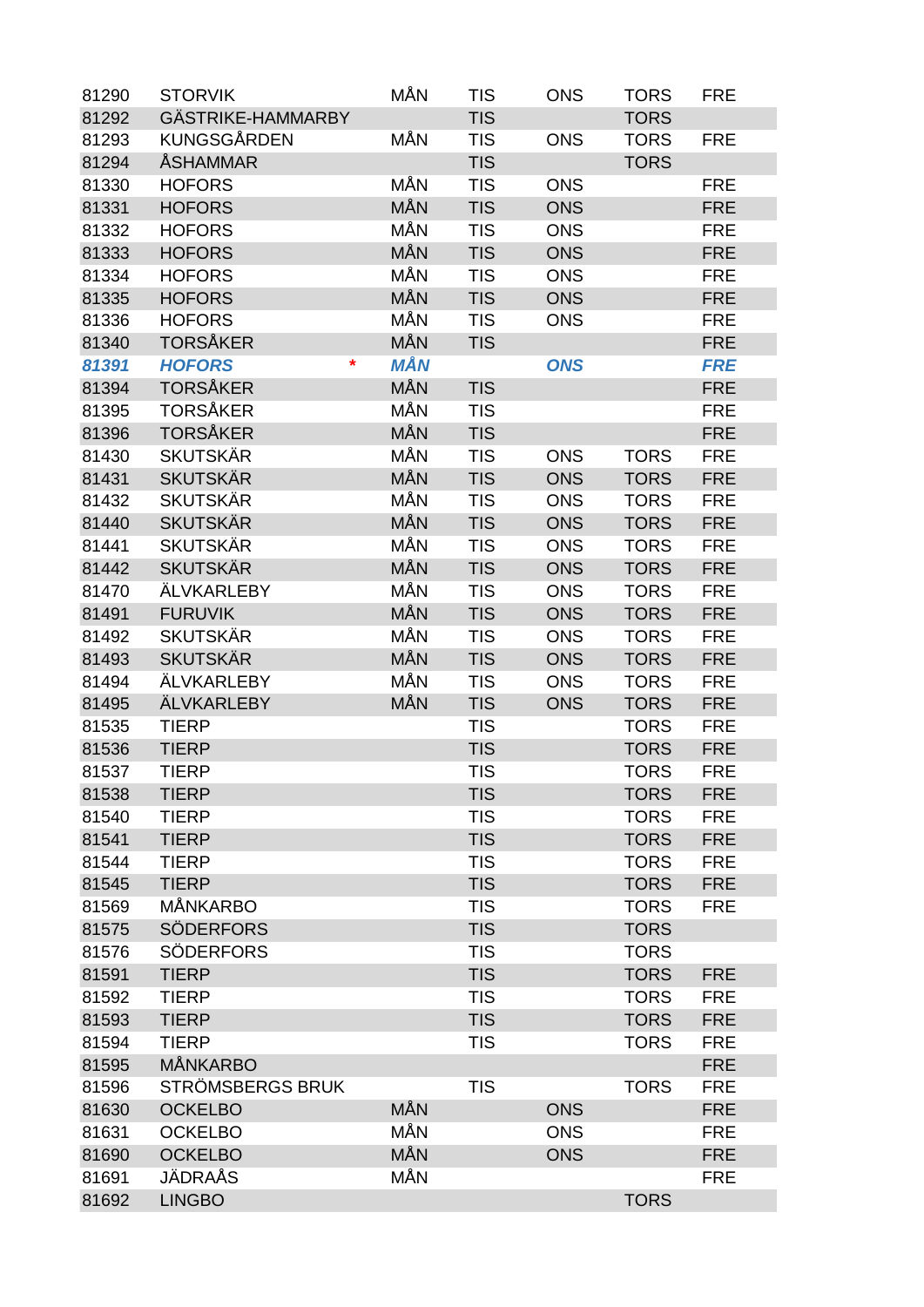| MÅN<br><b>OCKELBO</b><br><b>ONS</b><br><b>FRE</b><br>81694<br><b>ÅMOTSBRUK</b><br><b>TIS</b><br>81695<br>MÅN<br><b>NORRSUNDET</b><br><b>TIS</b><br>81730<br><b>ONS</b><br><b>TORS</b><br><b>FRE</b><br>MÅN<br><b>BERGBY</b><br><b>ONS</b><br><b>FRE</b><br>81740<br>HAMRÅNGEFJÄRDEN<br>MÅN<br>81791<br><b>ONS</b><br><b>FRE</b><br>MÅN<br>81792<br><b>BERGBY</b><br><b>ONS</b><br><b>FRE</b><br>HAMRÅNGEFJÄRDEN<br>MÅN<br><b>FRE</b><br>81793<br><b>ONS</b><br>MÅN<br>81794<br><b>AXMAR</b><br><b>ONS</b><br><b>FRE</b><br><b>MÅN</b><br><b>TIS</b><br><b>ONS</b><br>81830<br><b>VALBO</b><br><b>TORS</b><br><b>FRE</b><br>MÅN<br><b>TIS</b><br><b>ONS</b><br>81831<br><b>VALBO</b><br><b>TORS</b><br><b>FRE</b><br><b>MÅN</b><br>81832<br><b>TIS</b><br><b>ONS</b><br><b>TORS</b><br><b>FRE</b><br><b>VALBO</b><br>MÅN<br><b>TIS</b><br>81833<br><b>VALBO</b><br><b>ONS</b><br><b>TORS</b><br><b>FRE</b><br><b>MÅN</b><br><b>TIS</b><br><b>ONS</b><br>81834<br><b>VALBO</b><br><b>TORS</b><br><b>FRE</b><br>MÅN<br><b>TIS</b><br><b>ONS</b><br><b>TORS</b><br>81835<br><b>VALBO</b><br><b>FRE</b><br><b>MÅN</b><br><b>FORSBACKA</b><br><b>TIS</b><br>81841<br><b>ONS</b><br><b>TORS</b><br><b>FRE</b><br>MÅN<br><b>TIS</b><br>81842<br><b>FORSBACKA</b><br><b>ONS</b><br><b>TORS</b><br><b>FRE</b><br>MÅN<br><b>FORSBACKA</b><br><b>TIS</b><br><b>TORS</b><br>81843<br><b>ONS</b><br><b>FRE</b><br>MÅN<br><b>TIS</b><br>81845<br><b>HEDESUNDA</b><br><b>TORS</b><br>MÅN<br><b>TIS</b><br>81891<br><b>VALBO</b><br><b>ONS</b><br><b>TORS</b><br><b>FRE</b><br>MÅN<br>81892<br><b>VALBO</b><br><b>TIS</b><br><b>ONS</b><br><b>TORS</b><br><b>FRE</b><br>MÅN<br><b>HEDESUNDA</b><br><b>TIS</b><br><b>TORS</b><br>81895<br>MÅN<br><b>HEDESUNDA</b><br><b>TIS</b><br>81896<br><b>TORS</b><br><b>SKÄRPLINGE</b><br>81930<br><b>TIS</b><br><b>TORS</b><br><b>FRE</b><br><b>KARLHOLMSBRUK</b><br><b>TIS</b><br><b>TORS</b><br><b>FRE</b><br>81940<br><b>SKÄRPLINGE</b><br><b>TIS</b><br>81961<br><b>TORS</b><br><b>FRE</b><br><b>KARLHOLMSBRUK</b><br><b>TIS</b><br>81962<br><b>TORS</b><br><b>FRE</b><br><b>HÅLLNÄS</b><br><b>TIS</b><br>81963<br><b>HÅLLNÄS</b><br><b>TIS</b><br>81964<br><b>HÅLLNÄS</b><br><b>TIS</b><br>81965<br>LÖVSTABRUK<br>81966<br><b>TIS</b><br><b>TORS</b><br><b>FRE</b><br><b>BOLLNÄS</b><br><b>MÅN</b><br><b>TIS</b><br><b>ONS</b><br><b>TORS</b><br>82130<br><b>FRE</b><br>MÅN<br><b>BOLLNÄS</b><br><b>TIS</b><br>82131<br><b>ONS</b><br><b>TORS</b><br><b>FRE</b><br>MÅN<br><b>BOLLNÄS</b><br>82132<br><b>TIS</b><br><b>ONS</b><br><b>TORS</b><br><b>FRE</b><br>MÅN<br><b>BOLLNÄS</b><br><b>TIS</b><br><b>ONS</b><br><b>TORS</b><br><b>FRE</b><br>82133<br><b>MÅN</b><br><b>BOLLNÄS</b><br><b>TIS</b><br>82134<br><b>ONS</b><br><b>TORS</b><br><b>FRE</b><br>MÅN<br><b>BOLLNÄS</b><br>82135<br><b>TIS</b><br><b>ONS</b><br><b>TORS</b><br><b>FRE</b><br><b>BOLLNÄS</b><br><b>MÅN</b><br><b>TIS</b><br><b>TORS</b><br>82136<br><b>ONS</b><br><b>FRE</b><br><b>BOLLNÄS</b><br>MÅN<br>82140<br><b>TIS</b><br><b>ONS</b><br><b>TORS</b><br><b>FRE</b><br><b>BOLLNÄS</b><br>MÅN<br><b>TIS</b><br><b>ONS</b><br>82141<br><b>TORS</b><br><b>FRE</b><br>MÅN<br><b>BOLLNÄS</b><br><b>TIS</b><br><b>ONS</b><br><b>TORS</b><br><b>FRE</b><br>82142<br><b>BOLLNÄS</b><br><b>MÅN</b><br><b>TIS</b><br><b>ONS</b><br>82143<br><b>TORS</b><br><b>FRE</b><br>MÅN<br><b>BOLLNÄS</b><br><b>TIS</b><br><b>ONS</b><br><b>TORS</b><br>82150<br><b>FRE</b><br><b>BOLLNÄS</b><br><b>MÅN</b><br><b>ONS</b><br><b>TORS</b><br>82151<br><b>TIS</b><br><b>FRE</b><br>MÅN<br><b>RENGSJÖ</b><br>82158<br><b>TORS</b><br>ARBRÅ<br>82160<br><b>TIS</b><br><b>TORS</b><br><b>FRE</b><br>ARBRÅ<br><b>TIS</b><br><b>TORS</b><br>82161<br><b>FRE</b><br>82162<br>ARBRÅ<br><b>TIS</b><br><b>TORS</b><br><b>FRE</b><br>ARBRÅ<br>82163<br><b>TIS</b><br><b>TORS</b><br><b>FRE</b><br>82167<br><b>VALLSTA</b><br><b>TIS</b><br><b>TORS</b><br><b>FRE</b> | 81693 | <b>OCKELBO</b> | MÅN | <b>ONS</b> | <b>FRE</b> |
|-------------------------------------------------------------------------------------------------------------------------------------------------------------------------------------------------------------------------------------------------------------------------------------------------------------------------------------------------------------------------------------------------------------------------------------------------------------------------------------------------------------------------------------------------------------------------------------------------------------------------------------------------------------------------------------------------------------------------------------------------------------------------------------------------------------------------------------------------------------------------------------------------------------------------------------------------------------------------------------------------------------------------------------------------------------------------------------------------------------------------------------------------------------------------------------------------------------------------------------------------------------------------------------------------------------------------------------------------------------------------------------------------------------------------------------------------------------------------------------------------------------------------------------------------------------------------------------------------------------------------------------------------------------------------------------------------------------------------------------------------------------------------------------------------------------------------------------------------------------------------------------------------------------------------------------------------------------------------------------------------------------------------------------------------------------------------------------------------------------------------------------------------------------------------------------------------------------------------------------------------------------------------------------------------------------------------------------------------------------------------------------------------------------------------------------------------------------------------------------------------------------------------------------------------------------------------------------------------------------------------------------------------------------------------------------------------------------------------------------------------------------------------------------------------------------------------------------------------------------------------------------------------------------------------------------------------------------------------------------------------------------------------------------------------------------------------------------------------------------------------------------------------------------------------------------------------------------------------------------------------------------------------------------------------------------------------------------------------------------------------------------------------------------------------------------------------------------------------------------------------------------------------------------------------------------------------------------------------------------------------------------------------------------------------------------------------------------------------------------------------------------------------------------------------------------------------------------------------------------------------------------------------------------------------------------------|-------|----------------|-----|------------|------------|
|                                                                                                                                                                                                                                                                                                                                                                                                                                                                                                                                                                                                                                                                                                                                                                                                                                                                                                                                                                                                                                                                                                                                                                                                                                                                                                                                                                                                                                                                                                                                                                                                                                                                                                                                                                                                                                                                                                                                                                                                                                                                                                                                                                                                                                                                                                                                                                                                                                                                                                                                                                                                                                                                                                                                                                                                                                                                                                                                                                                                                                                                                                                                                                                                                                                                                                                                                                                                                                                                                                                                                                                                                                                                                                                                                                                                                                                                                                                                           |       |                |     |            |            |
|                                                                                                                                                                                                                                                                                                                                                                                                                                                                                                                                                                                                                                                                                                                                                                                                                                                                                                                                                                                                                                                                                                                                                                                                                                                                                                                                                                                                                                                                                                                                                                                                                                                                                                                                                                                                                                                                                                                                                                                                                                                                                                                                                                                                                                                                                                                                                                                                                                                                                                                                                                                                                                                                                                                                                                                                                                                                                                                                                                                                                                                                                                                                                                                                                                                                                                                                                                                                                                                                                                                                                                                                                                                                                                                                                                                                                                                                                                                                           |       |                |     |            |            |
|                                                                                                                                                                                                                                                                                                                                                                                                                                                                                                                                                                                                                                                                                                                                                                                                                                                                                                                                                                                                                                                                                                                                                                                                                                                                                                                                                                                                                                                                                                                                                                                                                                                                                                                                                                                                                                                                                                                                                                                                                                                                                                                                                                                                                                                                                                                                                                                                                                                                                                                                                                                                                                                                                                                                                                                                                                                                                                                                                                                                                                                                                                                                                                                                                                                                                                                                                                                                                                                                                                                                                                                                                                                                                                                                                                                                                                                                                                                                           |       |                |     |            |            |
|                                                                                                                                                                                                                                                                                                                                                                                                                                                                                                                                                                                                                                                                                                                                                                                                                                                                                                                                                                                                                                                                                                                                                                                                                                                                                                                                                                                                                                                                                                                                                                                                                                                                                                                                                                                                                                                                                                                                                                                                                                                                                                                                                                                                                                                                                                                                                                                                                                                                                                                                                                                                                                                                                                                                                                                                                                                                                                                                                                                                                                                                                                                                                                                                                                                                                                                                                                                                                                                                                                                                                                                                                                                                                                                                                                                                                                                                                                                                           |       |                |     |            |            |
|                                                                                                                                                                                                                                                                                                                                                                                                                                                                                                                                                                                                                                                                                                                                                                                                                                                                                                                                                                                                                                                                                                                                                                                                                                                                                                                                                                                                                                                                                                                                                                                                                                                                                                                                                                                                                                                                                                                                                                                                                                                                                                                                                                                                                                                                                                                                                                                                                                                                                                                                                                                                                                                                                                                                                                                                                                                                                                                                                                                                                                                                                                                                                                                                                                                                                                                                                                                                                                                                                                                                                                                                                                                                                                                                                                                                                                                                                                                                           |       |                |     |            |            |
|                                                                                                                                                                                                                                                                                                                                                                                                                                                                                                                                                                                                                                                                                                                                                                                                                                                                                                                                                                                                                                                                                                                                                                                                                                                                                                                                                                                                                                                                                                                                                                                                                                                                                                                                                                                                                                                                                                                                                                                                                                                                                                                                                                                                                                                                                                                                                                                                                                                                                                                                                                                                                                                                                                                                                                                                                                                                                                                                                                                                                                                                                                                                                                                                                                                                                                                                                                                                                                                                                                                                                                                                                                                                                                                                                                                                                                                                                                                                           |       |                |     |            |            |
|                                                                                                                                                                                                                                                                                                                                                                                                                                                                                                                                                                                                                                                                                                                                                                                                                                                                                                                                                                                                                                                                                                                                                                                                                                                                                                                                                                                                                                                                                                                                                                                                                                                                                                                                                                                                                                                                                                                                                                                                                                                                                                                                                                                                                                                                                                                                                                                                                                                                                                                                                                                                                                                                                                                                                                                                                                                                                                                                                                                                                                                                                                                                                                                                                                                                                                                                                                                                                                                                                                                                                                                                                                                                                                                                                                                                                                                                                                                                           |       |                |     |            |            |
|                                                                                                                                                                                                                                                                                                                                                                                                                                                                                                                                                                                                                                                                                                                                                                                                                                                                                                                                                                                                                                                                                                                                                                                                                                                                                                                                                                                                                                                                                                                                                                                                                                                                                                                                                                                                                                                                                                                                                                                                                                                                                                                                                                                                                                                                                                                                                                                                                                                                                                                                                                                                                                                                                                                                                                                                                                                                                                                                                                                                                                                                                                                                                                                                                                                                                                                                                                                                                                                                                                                                                                                                                                                                                                                                                                                                                                                                                                                                           |       |                |     |            |            |
|                                                                                                                                                                                                                                                                                                                                                                                                                                                                                                                                                                                                                                                                                                                                                                                                                                                                                                                                                                                                                                                                                                                                                                                                                                                                                                                                                                                                                                                                                                                                                                                                                                                                                                                                                                                                                                                                                                                                                                                                                                                                                                                                                                                                                                                                                                                                                                                                                                                                                                                                                                                                                                                                                                                                                                                                                                                                                                                                                                                                                                                                                                                                                                                                                                                                                                                                                                                                                                                                                                                                                                                                                                                                                                                                                                                                                                                                                                                                           |       |                |     |            |            |
|                                                                                                                                                                                                                                                                                                                                                                                                                                                                                                                                                                                                                                                                                                                                                                                                                                                                                                                                                                                                                                                                                                                                                                                                                                                                                                                                                                                                                                                                                                                                                                                                                                                                                                                                                                                                                                                                                                                                                                                                                                                                                                                                                                                                                                                                                                                                                                                                                                                                                                                                                                                                                                                                                                                                                                                                                                                                                                                                                                                                                                                                                                                                                                                                                                                                                                                                                                                                                                                                                                                                                                                                                                                                                                                                                                                                                                                                                                                                           |       |                |     |            |            |
|                                                                                                                                                                                                                                                                                                                                                                                                                                                                                                                                                                                                                                                                                                                                                                                                                                                                                                                                                                                                                                                                                                                                                                                                                                                                                                                                                                                                                                                                                                                                                                                                                                                                                                                                                                                                                                                                                                                                                                                                                                                                                                                                                                                                                                                                                                                                                                                                                                                                                                                                                                                                                                                                                                                                                                                                                                                                                                                                                                                                                                                                                                                                                                                                                                                                                                                                                                                                                                                                                                                                                                                                                                                                                                                                                                                                                                                                                                                                           |       |                |     |            |            |
|                                                                                                                                                                                                                                                                                                                                                                                                                                                                                                                                                                                                                                                                                                                                                                                                                                                                                                                                                                                                                                                                                                                                                                                                                                                                                                                                                                                                                                                                                                                                                                                                                                                                                                                                                                                                                                                                                                                                                                                                                                                                                                                                                                                                                                                                                                                                                                                                                                                                                                                                                                                                                                                                                                                                                                                                                                                                                                                                                                                                                                                                                                                                                                                                                                                                                                                                                                                                                                                                                                                                                                                                                                                                                                                                                                                                                                                                                                                                           |       |                |     |            |            |
|                                                                                                                                                                                                                                                                                                                                                                                                                                                                                                                                                                                                                                                                                                                                                                                                                                                                                                                                                                                                                                                                                                                                                                                                                                                                                                                                                                                                                                                                                                                                                                                                                                                                                                                                                                                                                                                                                                                                                                                                                                                                                                                                                                                                                                                                                                                                                                                                                                                                                                                                                                                                                                                                                                                                                                                                                                                                                                                                                                                                                                                                                                                                                                                                                                                                                                                                                                                                                                                                                                                                                                                                                                                                                                                                                                                                                                                                                                                                           |       |                |     |            |            |
|                                                                                                                                                                                                                                                                                                                                                                                                                                                                                                                                                                                                                                                                                                                                                                                                                                                                                                                                                                                                                                                                                                                                                                                                                                                                                                                                                                                                                                                                                                                                                                                                                                                                                                                                                                                                                                                                                                                                                                                                                                                                                                                                                                                                                                                                                                                                                                                                                                                                                                                                                                                                                                                                                                                                                                                                                                                                                                                                                                                                                                                                                                                                                                                                                                                                                                                                                                                                                                                                                                                                                                                                                                                                                                                                                                                                                                                                                                                                           |       |                |     |            |            |
|                                                                                                                                                                                                                                                                                                                                                                                                                                                                                                                                                                                                                                                                                                                                                                                                                                                                                                                                                                                                                                                                                                                                                                                                                                                                                                                                                                                                                                                                                                                                                                                                                                                                                                                                                                                                                                                                                                                                                                                                                                                                                                                                                                                                                                                                                                                                                                                                                                                                                                                                                                                                                                                                                                                                                                                                                                                                                                                                                                                                                                                                                                                                                                                                                                                                                                                                                                                                                                                                                                                                                                                                                                                                                                                                                                                                                                                                                                                                           |       |                |     |            |            |
|                                                                                                                                                                                                                                                                                                                                                                                                                                                                                                                                                                                                                                                                                                                                                                                                                                                                                                                                                                                                                                                                                                                                                                                                                                                                                                                                                                                                                                                                                                                                                                                                                                                                                                                                                                                                                                                                                                                                                                                                                                                                                                                                                                                                                                                                                                                                                                                                                                                                                                                                                                                                                                                                                                                                                                                                                                                                                                                                                                                                                                                                                                                                                                                                                                                                                                                                                                                                                                                                                                                                                                                                                                                                                                                                                                                                                                                                                                                                           |       |                |     |            |            |
|                                                                                                                                                                                                                                                                                                                                                                                                                                                                                                                                                                                                                                                                                                                                                                                                                                                                                                                                                                                                                                                                                                                                                                                                                                                                                                                                                                                                                                                                                                                                                                                                                                                                                                                                                                                                                                                                                                                                                                                                                                                                                                                                                                                                                                                                                                                                                                                                                                                                                                                                                                                                                                                                                                                                                                                                                                                                                                                                                                                                                                                                                                                                                                                                                                                                                                                                                                                                                                                                                                                                                                                                                                                                                                                                                                                                                                                                                                                                           |       |                |     |            |            |
|                                                                                                                                                                                                                                                                                                                                                                                                                                                                                                                                                                                                                                                                                                                                                                                                                                                                                                                                                                                                                                                                                                                                                                                                                                                                                                                                                                                                                                                                                                                                                                                                                                                                                                                                                                                                                                                                                                                                                                                                                                                                                                                                                                                                                                                                                                                                                                                                                                                                                                                                                                                                                                                                                                                                                                                                                                                                                                                                                                                                                                                                                                                                                                                                                                                                                                                                                                                                                                                                                                                                                                                                                                                                                                                                                                                                                                                                                                                                           |       |                |     |            |            |
|                                                                                                                                                                                                                                                                                                                                                                                                                                                                                                                                                                                                                                                                                                                                                                                                                                                                                                                                                                                                                                                                                                                                                                                                                                                                                                                                                                                                                                                                                                                                                                                                                                                                                                                                                                                                                                                                                                                                                                                                                                                                                                                                                                                                                                                                                                                                                                                                                                                                                                                                                                                                                                                                                                                                                                                                                                                                                                                                                                                                                                                                                                                                                                                                                                                                                                                                                                                                                                                                                                                                                                                                                                                                                                                                                                                                                                                                                                                                           |       |                |     |            |            |
|                                                                                                                                                                                                                                                                                                                                                                                                                                                                                                                                                                                                                                                                                                                                                                                                                                                                                                                                                                                                                                                                                                                                                                                                                                                                                                                                                                                                                                                                                                                                                                                                                                                                                                                                                                                                                                                                                                                                                                                                                                                                                                                                                                                                                                                                                                                                                                                                                                                                                                                                                                                                                                                                                                                                                                                                                                                                                                                                                                                                                                                                                                                                                                                                                                                                                                                                                                                                                                                                                                                                                                                                                                                                                                                                                                                                                                                                                                                                           |       |                |     |            |            |
|                                                                                                                                                                                                                                                                                                                                                                                                                                                                                                                                                                                                                                                                                                                                                                                                                                                                                                                                                                                                                                                                                                                                                                                                                                                                                                                                                                                                                                                                                                                                                                                                                                                                                                                                                                                                                                                                                                                                                                                                                                                                                                                                                                                                                                                                                                                                                                                                                                                                                                                                                                                                                                                                                                                                                                                                                                                                                                                                                                                                                                                                                                                                                                                                                                                                                                                                                                                                                                                                                                                                                                                                                                                                                                                                                                                                                                                                                                                                           |       |                |     |            |            |
|                                                                                                                                                                                                                                                                                                                                                                                                                                                                                                                                                                                                                                                                                                                                                                                                                                                                                                                                                                                                                                                                                                                                                                                                                                                                                                                                                                                                                                                                                                                                                                                                                                                                                                                                                                                                                                                                                                                                                                                                                                                                                                                                                                                                                                                                                                                                                                                                                                                                                                                                                                                                                                                                                                                                                                                                                                                                                                                                                                                                                                                                                                                                                                                                                                                                                                                                                                                                                                                                                                                                                                                                                                                                                                                                                                                                                                                                                                                                           |       |                |     |            |            |
|                                                                                                                                                                                                                                                                                                                                                                                                                                                                                                                                                                                                                                                                                                                                                                                                                                                                                                                                                                                                                                                                                                                                                                                                                                                                                                                                                                                                                                                                                                                                                                                                                                                                                                                                                                                                                                                                                                                                                                                                                                                                                                                                                                                                                                                                                                                                                                                                                                                                                                                                                                                                                                                                                                                                                                                                                                                                                                                                                                                                                                                                                                                                                                                                                                                                                                                                                                                                                                                                                                                                                                                                                                                                                                                                                                                                                                                                                                                                           |       |                |     |            |            |
|                                                                                                                                                                                                                                                                                                                                                                                                                                                                                                                                                                                                                                                                                                                                                                                                                                                                                                                                                                                                                                                                                                                                                                                                                                                                                                                                                                                                                                                                                                                                                                                                                                                                                                                                                                                                                                                                                                                                                                                                                                                                                                                                                                                                                                                                                                                                                                                                                                                                                                                                                                                                                                                                                                                                                                                                                                                                                                                                                                                                                                                                                                                                                                                                                                                                                                                                                                                                                                                                                                                                                                                                                                                                                                                                                                                                                                                                                                                                           |       |                |     |            |            |
|                                                                                                                                                                                                                                                                                                                                                                                                                                                                                                                                                                                                                                                                                                                                                                                                                                                                                                                                                                                                                                                                                                                                                                                                                                                                                                                                                                                                                                                                                                                                                                                                                                                                                                                                                                                                                                                                                                                                                                                                                                                                                                                                                                                                                                                                                                                                                                                                                                                                                                                                                                                                                                                                                                                                                                                                                                                                                                                                                                                                                                                                                                                                                                                                                                                                                                                                                                                                                                                                                                                                                                                                                                                                                                                                                                                                                                                                                                                                           |       |                |     |            |            |
|                                                                                                                                                                                                                                                                                                                                                                                                                                                                                                                                                                                                                                                                                                                                                                                                                                                                                                                                                                                                                                                                                                                                                                                                                                                                                                                                                                                                                                                                                                                                                                                                                                                                                                                                                                                                                                                                                                                                                                                                                                                                                                                                                                                                                                                                                                                                                                                                                                                                                                                                                                                                                                                                                                                                                                                                                                                                                                                                                                                                                                                                                                                                                                                                                                                                                                                                                                                                                                                                                                                                                                                                                                                                                                                                                                                                                                                                                                                                           |       |                |     |            |            |
|                                                                                                                                                                                                                                                                                                                                                                                                                                                                                                                                                                                                                                                                                                                                                                                                                                                                                                                                                                                                                                                                                                                                                                                                                                                                                                                                                                                                                                                                                                                                                                                                                                                                                                                                                                                                                                                                                                                                                                                                                                                                                                                                                                                                                                                                                                                                                                                                                                                                                                                                                                                                                                                                                                                                                                                                                                                                                                                                                                                                                                                                                                                                                                                                                                                                                                                                                                                                                                                                                                                                                                                                                                                                                                                                                                                                                                                                                                                                           |       |                |     |            |            |
|                                                                                                                                                                                                                                                                                                                                                                                                                                                                                                                                                                                                                                                                                                                                                                                                                                                                                                                                                                                                                                                                                                                                                                                                                                                                                                                                                                                                                                                                                                                                                                                                                                                                                                                                                                                                                                                                                                                                                                                                                                                                                                                                                                                                                                                                                                                                                                                                                                                                                                                                                                                                                                                                                                                                                                                                                                                                                                                                                                                                                                                                                                                                                                                                                                                                                                                                                                                                                                                                                                                                                                                                                                                                                                                                                                                                                                                                                                                                           |       |                |     |            |            |
|                                                                                                                                                                                                                                                                                                                                                                                                                                                                                                                                                                                                                                                                                                                                                                                                                                                                                                                                                                                                                                                                                                                                                                                                                                                                                                                                                                                                                                                                                                                                                                                                                                                                                                                                                                                                                                                                                                                                                                                                                                                                                                                                                                                                                                                                                                                                                                                                                                                                                                                                                                                                                                                                                                                                                                                                                                                                                                                                                                                                                                                                                                                                                                                                                                                                                                                                                                                                                                                                                                                                                                                                                                                                                                                                                                                                                                                                                                                                           |       |                |     |            |            |
|                                                                                                                                                                                                                                                                                                                                                                                                                                                                                                                                                                                                                                                                                                                                                                                                                                                                                                                                                                                                                                                                                                                                                                                                                                                                                                                                                                                                                                                                                                                                                                                                                                                                                                                                                                                                                                                                                                                                                                                                                                                                                                                                                                                                                                                                                                                                                                                                                                                                                                                                                                                                                                                                                                                                                                                                                                                                                                                                                                                                                                                                                                                                                                                                                                                                                                                                                                                                                                                                                                                                                                                                                                                                                                                                                                                                                                                                                                                                           |       |                |     |            |            |
|                                                                                                                                                                                                                                                                                                                                                                                                                                                                                                                                                                                                                                                                                                                                                                                                                                                                                                                                                                                                                                                                                                                                                                                                                                                                                                                                                                                                                                                                                                                                                                                                                                                                                                                                                                                                                                                                                                                                                                                                                                                                                                                                                                                                                                                                                                                                                                                                                                                                                                                                                                                                                                                                                                                                                                                                                                                                                                                                                                                                                                                                                                                                                                                                                                                                                                                                                                                                                                                                                                                                                                                                                                                                                                                                                                                                                                                                                                                                           |       |                |     |            |            |
|                                                                                                                                                                                                                                                                                                                                                                                                                                                                                                                                                                                                                                                                                                                                                                                                                                                                                                                                                                                                                                                                                                                                                                                                                                                                                                                                                                                                                                                                                                                                                                                                                                                                                                                                                                                                                                                                                                                                                                                                                                                                                                                                                                                                                                                                                                                                                                                                                                                                                                                                                                                                                                                                                                                                                                                                                                                                                                                                                                                                                                                                                                                                                                                                                                                                                                                                                                                                                                                                                                                                                                                                                                                                                                                                                                                                                                                                                                                                           |       |                |     |            |            |
|                                                                                                                                                                                                                                                                                                                                                                                                                                                                                                                                                                                                                                                                                                                                                                                                                                                                                                                                                                                                                                                                                                                                                                                                                                                                                                                                                                                                                                                                                                                                                                                                                                                                                                                                                                                                                                                                                                                                                                                                                                                                                                                                                                                                                                                                                                                                                                                                                                                                                                                                                                                                                                                                                                                                                                                                                                                                                                                                                                                                                                                                                                                                                                                                                                                                                                                                                                                                                                                                                                                                                                                                                                                                                                                                                                                                                                                                                                                                           |       |                |     |            |            |
|                                                                                                                                                                                                                                                                                                                                                                                                                                                                                                                                                                                                                                                                                                                                                                                                                                                                                                                                                                                                                                                                                                                                                                                                                                                                                                                                                                                                                                                                                                                                                                                                                                                                                                                                                                                                                                                                                                                                                                                                                                                                                                                                                                                                                                                                                                                                                                                                                                                                                                                                                                                                                                                                                                                                                                                                                                                                                                                                                                                                                                                                                                                                                                                                                                                                                                                                                                                                                                                                                                                                                                                                                                                                                                                                                                                                                                                                                                                                           |       |                |     |            |            |
|                                                                                                                                                                                                                                                                                                                                                                                                                                                                                                                                                                                                                                                                                                                                                                                                                                                                                                                                                                                                                                                                                                                                                                                                                                                                                                                                                                                                                                                                                                                                                                                                                                                                                                                                                                                                                                                                                                                                                                                                                                                                                                                                                                                                                                                                                                                                                                                                                                                                                                                                                                                                                                                                                                                                                                                                                                                                                                                                                                                                                                                                                                                                                                                                                                                                                                                                                                                                                                                                                                                                                                                                                                                                                                                                                                                                                                                                                                                                           |       |                |     |            |            |
|                                                                                                                                                                                                                                                                                                                                                                                                                                                                                                                                                                                                                                                                                                                                                                                                                                                                                                                                                                                                                                                                                                                                                                                                                                                                                                                                                                                                                                                                                                                                                                                                                                                                                                                                                                                                                                                                                                                                                                                                                                                                                                                                                                                                                                                                                                                                                                                                                                                                                                                                                                                                                                                                                                                                                                                                                                                                                                                                                                                                                                                                                                                                                                                                                                                                                                                                                                                                                                                                                                                                                                                                                                                                                                                                                                                                                                                                                                                                           |       |                |     |            |            |
|                                                                                                                                                                                                                                                                                                                                                                                                                                                                                                                                                                                                                                                                                                                                                                                                                                                                                                                                                                                                                                                                                                                                                                                                                                                                                                                                                                                                                                                                                                                                                                                                                                                                                                                                                                                                                                                                                                                                                                                                                                                                                                                                                                                                                                                                                                                                                                                                                                                                                                                                                                                                                                                                                                                                                                                                                                                                                                                                                                                                                                                                                                                                                                                                                                                                                                                                                                                                                                                                                                                                                                                                                                                                                                                                                                                                                                                                                                                                           |       |                |     |            |            |
|                                                                                                                                                                                                                                                                                                                                                                                                                                                                                                                                                                                                                                                                                                                                                                                                                                                                                                                                                                                                                                                                                                                                                                                                                                                                                                                                                                                                                                                                                                                                                                                                                                                                                                                                                                                                                                                                                                                                                                                                                                                                                                                                                                                                                                                                                                                                                                                                                                                                                                                                                                                                                                                                                                                                                                                                                                                                                                                                                                                                                                                                                                                                                                                                                                                                                                                                                                                                                                                                                                                                                                                                                                                                                                                                                                                                                                                                                                                                           |       |                |     |            |            |
|                                                                                                                                                                                                                                                                                                                                                                                                                                                                                                                                                                                                                                                                                                                                                                                                                                                                                                                                                                                                                                                                                                                                                                                                                                                                                                                                                                                                                                                                                                                                                                                                                                                                                                                                                                                                                                                                                                                                                                                                                                                                                                                                                                                                                                                                                                                                                                                                                                                                                                                                                                                                                                                                                                                                                                                                                                                                                                                                                                                                                                                                                                                                                                                                                                                                                                                                                                                                                                                                                                                                                                                                                                                                                                                                                                                                                                                                                                                                           |       |                |     |            |            |
|                                                                                                                                                                                                                                                                                                                                                                                                                                                                                                                                                                                                                                                                                                                                                                                                                                                                                                                                                                                                                                                                                                                                                                                                                                                                                                                                                                                                                                                                                                                                                                                                                                                                                                                                                                                                                                                                                                                                                                                                                                                                                                                                                                                                                                                                                                                                                                                                                                                                                                                                                                                                                                                                                                                                                                                                                                                                                                                                                                                                                                                                                                                                                                                                                                                                                                                                                                                                                                                                                                                                                                                                                                                                                                                                                                                                                                                                                                                                           |       |                |     |            |            |
|                                                                                                                                                                                                                                                                                                                                                                                                                                                                                                                                                                                                                                                                                                                                                                                                                                                                                                                                                                                                                                                                                                                                                                                                                                                                                                                                                                                                                                                                                                                                                                                                                                                                                                                                                                                                                                                                                                                                                                                                                                                                                                                                                                                                                                                                                                                                                                                                                                                                                                                                                                                                                                                                                                                                                                                                                                                                                                                                                                                                                                                                                                                                                                                                                                                                                                                                                                                                                                                                                                                                                                                                                                                                                                                                                                                                                                                                                                                                           |       |                |     |            |            |
|                                                                                                                                                                                                                                                                                                                                                                                                                                                                                                                                                                                                                                                                                                                                                                                                                                                                                                                                                                                                                                                                                                                                                                                                                                                                                                                                                                                                                                                                                                                                                                                                                                                                                                                                                                                                                                                                                                                                                                                                                                                                                                                                                                                                                                                                                                                                                                                                                                                                                                                                                                                                                                                                                                                                                                                                                                                                                                                                                                                                                                                                                                                                                                                                                                                                                                                                                                                                                                                                                                                                                                                                                                                                                                                                                                                                                                                                                                                                           |       |                |     |            |            |
|                                                                                                                                                                                                                                                                                                                                                                                                                                                                                                                                                                                                                                                                                                                                                                                                                                                                                                                                                                                                                                                                                                                                                                                                                                                                                                                                                                                                                                                                                                                                                                                                                                                                                                                                                                                                                                                                                                                                                                                                                                                                                                                                                                                                                                                                                                                                                                                                                                                                                                                                                                                                                                                                                                                                                                                                                                                                                                                                                                                                                                                                                                                                                                                                                                                                                                                                                                                                                                                                                                                                                                                                                                                                                                                                                                                                                                                                                                                                           |       |                |     |            |            |
|                                                                                                                                                                                                                                                                                                                                                                                                                                                                                                                                                                                                                                                                                                                                                                                                                                                                                                                                                                                                                                                                                                                                                                                                                                                                                                                                                                                                                                                                                                                                                                                                                                                                                                                                                                                                                                                                                                                                                                                                                                                                                                                                                                                                                                                                                                                                                                                                                                                                                                                                                                                                                                                                                                                                                                                                                                                                                                                                                                                                                                                                                                                                                                                                                                                                                                                                                                                                                                                                                                                                                                                                                                                                                                                                                                                                                                                                                                                                           |       |                |     |            |            |
|                                                                                                                                                                                                                                                                                                                                                                                                                                                                                                                                                                                                                                                                                                                                                                                                                                                                                                                                                                                                                                                                                                                                                                                                                                                                                                                                                                                                                                                                                                                                                                                                                                                                                                                                                                                                                                                                                                                                                                                                                                                                                                                                                                                                                                                                                                                                                                                                                                                                                                                                                                                                                                                                                                                                                                                                                                                                                                                                                                                                                                                                                                                                                                                                                                                                                                                                                                                                                                                                                                                                                                                                                                                                                                                                                                                                                                                                                                                                           |       |                |     |            |            |
|                                                                                                                                                                                                                                                                                                                                                                                                                                                                                                                                                                                                                                                                                                                                                                                                                                                                                                                                                                                                                                                                                                                                                                                                                                                                                                                                                                                                                                                                                                                                                                                                                                                                                                                                                                                                                                                                                                                                                                                                                                                                                                                                                                                                                                                                                                                                                                                                                                                                                                                                                                                                                                                                                                                                                                                                                                                                                                                                                                                                                                                                                                                                                                                                                                                                                                                                                                                                                                                                                                                                                                                                                                                                                                                                                                                                                                                                                                                                           |       |                |     |            |            |
|                                                                                                                                                                                                                                                                                                                                                                                                                                                                                                                                                                                                                                                                                                                                                                                                                                                                                                                                                                                                                                                                                                                                                                                                                                                                                                                                                                                                                                                                                                                                                                                                                                                                                                                                                                                                                                                                                                                                                                                                                                                                                                                                                                                                                                                                                                                                                                                                                                                                                                                                                                                                                                                                                                                                                                                                                                                                                                                                                                                                                                                                                                                                                                                                                                                                                                                                                                                                                                                                                                                                                                                                                                                                                                                                                                                                                                                                                                                                           |       |                |     |            |            |
|                                                                                                                                                                                                                                                                                                                                                                                                                                                                                                                                                                                                                                                                                                                                                                                                                                                                                                                                                                                                                                                                                                                                                                                                                                                                                                                                                                                                                                                                                                                                                                                                                                                                                                                                                                                                                                                                                                                                                                                                                                                                                                                                                                                                                                                                                                                                                                                                                                                                                                                                                                                                                                                                                                                                                                                                                                                                                                                                                                                                                                                                                                                                                                                                                                                                                                                                                                                                                                                                                                                                                                                                                                                                                                                                                                                                                                                                                                                                           |       |                |     |            |            |
|                                                                                                                                                                                                                                                                                                                                                                                                                                                                                                                                                                                                                                                                                                                                                                                                                                                                                                                                                                                                                                                                                                                                                                                                                                                                                                                                                                                                                                                                                                                                                                                                                                                                                                                                                                                                                                                                                                                                                                                                                                                                                                                                                                                                                                                                                                                                                                                                                                                                                                                                                                                                                                                                                                                                                                                                                                                                                                                                                                                                                                                                                                                                                                                                                                                                                                                                                                                                                                                                                                                                                                                                                                                                                                                                                                                                                                                                                                                                           |       |                |     |            |            |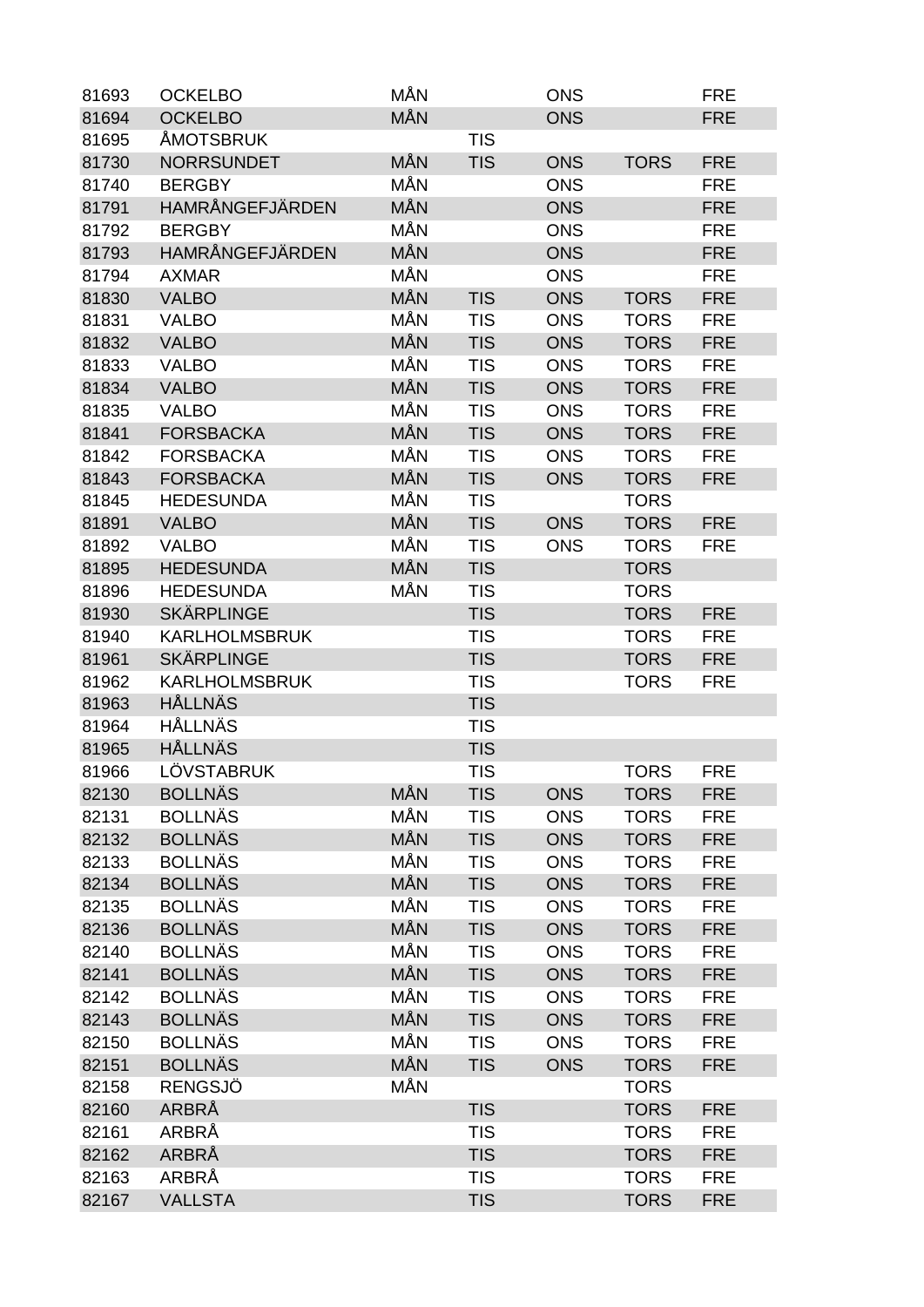| 82168 | <b>VALLSTA</b>    |            | <b>TIS</b> |            | <b>TORS</b> | <b>FRE</b> |
|-------|-------------------|------------|------------|------------|-------------|------------|
| 82191 | <b>BOLLNÄS</b>    | MÅN        | <b>TIS</b> | <b>ONS</b> | <b>TORS</b> | <b>FRE</b> |
| 82192 | <b>BOLLNÄS</b>    | MÅN        | <b>TIS</b> | <b>ONS</b> | <b>TORS</b> | <b>FRE</b> |
| 82193 | <b>BOLLNÄS</b>    | <b>MÅN</b> | <b>TIS</b> | <b>ONS</b> | <b>TORS</b> | <b>FRE</b> |
| 82194 | <b>BOLLNÄS</b>    | MÅN        | <b>TIS</b> | <b>ONS</b> | <b>TORS</b> | <b>FRE</b> |
| 82195 | <b>BOLLNÄS</b>    | <b>MÅN</b> | <b>TIS</b> | <b>ONS</b> | <b>TORS</b> | <b>FRE</b> |
| 82198 | <b>RENGSJÖ</b>    | MÅN        |            |            | <b>TORS</b> |            |
| 82230 | <b>ALFTA</b>      | MÅN        | <b>TIS</b> | <b>ONS</b> |             | <b>FRE</b> |
| 82231 | <b>ALFTA</b>      | MÅN        | <b>TIS</b> | <b>ONS</b> |             | <b>FRE</b> |
| 82240 | <b>ALFTA</b>      | <b>MÅN</b> | <b>TIS</b> | <b>ONS</b> |             | <b>FRE</b> |
| 82291 | <b>ALFTA</b>      | MÅN        | <b>TIS</b> | <b>ONS</b> |             | <b>FRE</b> |
| 82292 | <b>ALFTA</b>      | MÅN        | <b>TIS</b> | <b>ONS</b> |             | <b>FRE</b> |
| 82299 | <b>ALFTA</b>      | MÅN        | <b>TIS</b> | <b>ONS</b> |             | <b>FRE</b> |
| 82330 | <b>KILAFORS</b>   | MÅN        | <b>TIS</b> | <b>ONS</b> | <b>TORS</b> | <b>FRE</b> |
| 82391 | <b>KILAFORS</b>   | MÅN        | <b>TIS</b> | <b>ONS</b> | <b>TORS</b> | <b>FRE</b> |
| 82392 | <b>HOLMSVEDEN</b> |            |            |            | <b>TORS</b> |            |
| 82393 | <b>SEGERSTA</b>   | MÅN        |            | <b>ONS</b> |             | <b>FRE</b> |
| 82430 | <b>HUDIKSVALL</b> | <b>MÅN</b> | <b>TIS</b> | <b>ONS</b> | <b>TORS</b> | <b>FRE</b> |
| 82431 | <b>HUDIKSVALL</b> | MÅN        | <b>TIS</b> | <b>ONS</b> | <b>TORS</b> | <b>FRE</b> |
| 82432 | <b>HUDIKSVALL</b> | MÅN        | <b>TIS</b> | <b>ONS</b> | <b>TORS</b> | <b>FRE</b> |
| 82433 | <b>HUDIKSVALL</b> | MÅN        | <b>TIS</b> | <b>ONS</b> | <b>TORS</b> | <b>FRE</b> |
| 82434 | <b>HUDIKSVALL</b> | <b>MÅN</b> | <b>TIS</b> | <b>ONS</b> | <b>TORS</b> | <b>FRE</b> |
| 82435 | <b>HUDIKSVALL</b> | MÅN        | <b>TIS</b> | <b>ONS</b> | <b>TORS</b> | <b>FRE</b> |
| 82439 | <b>HUDIKSVALL</b> | MÅN        | <b>TIS</b> | <b>ONS</b> | <b>TORS</b> | <b>FRE</b> |
| 82440 | <b>HUDIKSVALL</b> | MÅN        | <b>TIS</b> | <b>ONS</b> | <b>TORS</b> | <b>FRE</b> |
| 82441 | <b>HUDIKSVALL</b> | MÅN        | <b>TIS</b> | <b>ONS</b> | <b>TORS</b> | <b>FRE</b> |
| 82442 | <b>HUDIKSVALL</b> | MÅN        | <b>TIS</b> | <b>ONS</b> | <b>TORS</b> | <b>FRE</b> |
| 82443 | <b>HUDIKSVALL</b> | MÅN        | <b>TIS</b> | <b>ONS</b> | <b>TORS</b> | <b>FRE</b> |
| 82444 | <b>HUDIKSVALL</b> | MÅN        | <b>TIS</b> | <b>ONS</b> | <b>TORS</b> | <b>FRE</b> |
| 82445 | <b>HUDIKSVALL</b> | <b>MÅN</b> | <b>TIS</b> | <b>ONS</b> | <b>TORS</b> | <b>FRE</b> |
| 82450 | <b>HUDIKSVALL</b> | MÅN        | <b>TIS</b> | <b>ONS</b> | <b>TORS</b> | <b>FRE</b> |
| 82451 | <b>HUDIKSVALL</b> | <b>MÅN</b> | <b>TIS</b> | <b>ONS</b> | <b>TORS</b> | <b>FRE</b> |
| 82452 | <b>HUDIKSVALL</b> | MÅN        | <b>TIS</b> | <b>ONS</b> | <b>TORS</b> | <b>FRE</b> |
| 82453 | <b>HUDIKSVALL</b> | <b>MÅN</b> | <b>TIS</b> | <b>ONS</b> | <b>TORS</b> | <b>FRE</b> |
| 82454 | <b>HUDIKSVALL</b> | MÅN        | <b>TIS</b> | <b>ONS</b> | <b>TORS</b> | <b>FRE</b> |
| 82455 | <b>HUDIKSVALL</b> | <b>MÅN</b> | <b>TIS</b> | <b>ONS</b> | <b>TORS</b> | <b>FRE</b> |
| 82456 | <b>HUDIKSVALL</b> | MÅN        | <b>TIS</b> | <b>ONS</b> | <b>TORS</b> | <b>FRE</b> |
| 82460 | <b>FORSA</b>      |            | <b>TIS</b> |            | <b>TORS</b> | <b>FRE</b> |
| 82461 | <b>FORSA</b>      |            | <b>TIS</b> |            | <b>TORS</b> | <b>FRE</b> |
| 82462 | <b>FORSA</b>      |            | <b>TIS</b> |            | <b>TORS</b> | <b>FRE</b> |
| 82465 | <b>NÄSVIKEN</b>   |            | <b>TIS</b> |            | <b>TORS</b> | <b>FRE</b> |
| 82466 | <b>NÄSVIKEN</b>   |            | <b>TIS</b> |            | <b>TORS</b> | <b>FRE</b> |
| 82467 | <b>NÄSVIKEN</b>   |            | <b>TIS</b> |            | <b>TORS</b> | <b>FRE</b> |
| 82470 | <b>DELSBO</b>     | <b>MÅN</b> | <b>TIS</b> |            | <b>TORS</b> | <b>FRE</b> |
| 82471 | <b>DELSBO</b>     | MÅN        | <b>TIS</b> |            | <b>TORS</b> | <b>FRE</b> |
| 82472 | <b>DELSBO</b>     | MÅN        | <b>TIS</b> |            | <b>TORS</b> | <b>FRE</b> |
| 82473 | <b>DELSBO</b>     | MÅN        | <b>TIS</b> |            | <b>TORS</b> | <b>FRE</b> |
| 82474 | <b>DELSBO</b>     | MÅN        | <b>TIS</b> |            | <b>TORS</b> | <b>FRE</b> |
| 82477 | <b>BJURÅKER</b>   |            | <b>TIS</b> |            | <b>TORS</b> | <b>FRE</b> |
| 82478 | <b>BJURÅKER</b>   |            | <b>TIS</b> |            | <b>TORS</b> | <b>FRE</b> |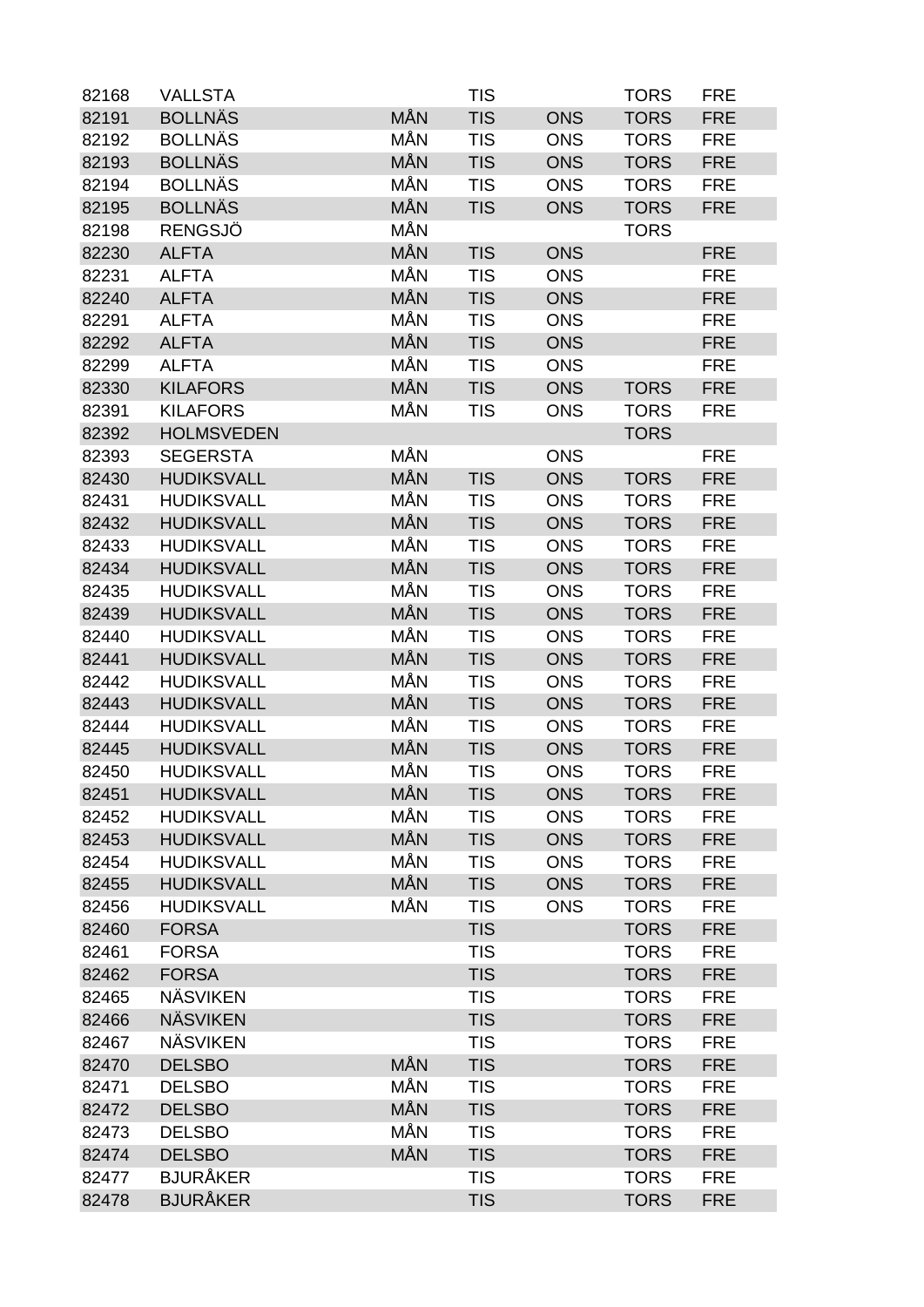| 82479 | <b>BJURÅKER</b>    |            | <b>TIS</b> |            | <b>TORS</b> | <b>FRE</b> |
|-------|--------------------|------------|------------|------------|-------------|------------|
| 82491 | <b>HUDIKSVALL</b>  | MÅN        | <b>TIS</b> | <b>ONS</b> | <b>TORS</b> | <b>FRE</b> |
| 82492 | <b>HUDIKSVALL</b>  | MÅN        | <b>TIS</b> | <b>ONS</b> | <b>TORS</b> | <b>FRE</b> |
| 82493 | <b>HUDIKSVALL</b>  | <b>MÅN</b> | <b>TIS</b> | <b>ONS</b> | <b>TORS</b> | <b>FRE</b> |
| 82494 | <b>HUDIKSVALL</b>  | MÅN        | <b>TIS</b> | <b>ONS</b> | <b>TORS</b> | <b>FRE</b> |
| 82495 | <b>STRÖMSBRUK</b>  |            | <b>TIS</b> |            |             | <b>FRE</b> |
| 82496 | <b>STOCKA</b>      |            |            |            | <b>TORS</b> |            |
| 82530 | <b>IGGESUND</b>    | MÅN        | <b>TIS</b> | <b>ONS</b> | <b>TORS</b> | <b>FRE</b> |
| 82531 | <b>IGGESUND</b>    | MÅN        | <b>TIS</b> | <b>ONS</b> | <b>TORS</b> | <b>FRE</b> |
| 82532 | <b>IGGESUND</b>    | <b>MÅN</b> | <b>TIS</b> | <b>ONS</b> | <b>TORS</b> | <b>FRE</b> |
| 82591 | <b>IGGESUND</b>    | MÅN        | <b>TIS</b> | <b>ONS</b> | <b>TORS</b> | <b>FRE</b> |
| 82592 | <b>NJUTÅNGER</b>   | <b>MÅN</b> |            |            | <b>TORS</b> |            |
| 82593 | <b>NJUTÅNGER</b>   | MÅN        |            |            | <b>TORS</b> |            |
| 82595 | <b>ENÅNGER</b>     | MÅN        |            | <b>ONS</b> | <b>TORS</b> | <b>FRE</b> |
| 82596 | <b>ENÅNGER</b>     | MÅN        |            | <b>ONS</b> | <b>TORS</b> | <b>FRE</b> |
| 82630 | <b>SÖDERHAMN</b>   | MÅN        | <b>TIS</b> | <b>ONS</b> | <b>TORS</b> | <b>FRE</b> |
| 82631 | <b>SÖDERHAMN</b>   | MÅN        | <b>TIS</b> | <b>ONS</b> | <b>TORS</b> | <b>FRE</b> |
| 82632 | <b>SÖDERHAMN</b>   | MÅN        | <b>TIS</b> | <b>ONS</b> | <b>TORS</b> | <b>FRE</b> |
| 82634 | SÖDERHAMN          | MÅN        | <b>TIS</b> | <b>ONS</b> | <b>TORS</b> | <b>FRE</b> |
| 82635 | <b>SÖDERHAMN</b>   | MÅN        | <b>TIS</b> | <b>ONS</b> | <b>TORS</b> | <b>FRE</b> |
| 82636 | <b>SÖDERHAMN</b>   | MÅN        | <b>TIS</b> | <b>ONS</b> | <b>TORS</b> | <b>FRE</b> |
| 82637 | <b>SÖDERHAMN</b>   | <b>MÅN</b> | <b>TIS</b> | <b>ONS</b> | <b>TORS</b> | <b>FRE</b> |
| 82639 | SÖDERHAMN          | MÅN        | <b>TIS</b> | <b>ONS</b> | <b>TORS</b> | <b>FRE</b> |
| 82640 | <b>SÖDERHAMN</b>   | <b>MÅN</b> | <b>TIS</b> | <b>ONS</b> | <b>TORS</b> | <b>FRE</b> |
| 82650 | SÖDERHAMN          | MÅN        | <b>TIS</b> | <b>ONS</b> | <b>TORS</b> | <b>FRE</b> |
| 82660 | <b>SÖDERHAMN</b>   | MÅN        | <b>TIS</b> | <b>ONS</b> | <b>TORS</b> | <b>FRE</b> |
| 82661 | <b>SÖDERALA</b>    |            | <b>TIS</b> |            | <b>TORS</b> |            |
| 82662 | <b>NORRALA</b>     | MÅN        |            | <b>ONS</b> |             | <b>FRE</b> |
| 82666 | <b>MARMAVERKEN</b> |            | <b>TIS</b> |            | <b>TORS</b> |            |
| 82667 | <b>BERGVIK</b>     |            | <b>TIS</b> |            | <b>TORS</b> |            |
| 82668 | <b>BERGVIK</b>     |            | <b>TIS</b> |            | <b>TORS</b> |            |
| 82669 | <b>STRÅTJÄRA</b>   | MÅN        |            |            | <b>TORS</b> |            |
| 82670 | SÖDERHAMN          | MÅN        | <b>TIS</b> | <b>ONS</b> | <b>TORS</b> | <b>FRE</b> |
| 82672 | <b>SANDARNE</b>    | <b>MÅN</b> | <b>TIS</b> |            | <b>TORS</b> | <b>FRE</b> |
| 82673 | <b>SANDARNE</b>    | MÅN        | <b>TIS</b> |            | <b>TORS</b> | <b>FRE</b> |
| 82675 | <b>LJUSNE</b>      | <b>MÅN</b> | <b>TIS</b> |            | <b>TORS</b> | <b>FRE</b> |
| 82676 | <b>LJUSNE</b>      | MÅN        | <b>TIS</b> |            | <b>TORS</b> | <b>FRE</b> |
| 82677 | <b>LJUSNE</b>      | <b>MÅN</b> | <b>TIS</b> |            | <b>TORS</b> | <b>FRE</b> |
| 82679 | <b>VALLVIK</b>     | MÅN        | <b>TIS</b> |            | <b>TORS</b> | <b>FRE</b> |
| 82691 | <b>SÖDERHAMN</b>   | MÅN        | <b>TIS</b> | <b>ONS</b> | <b>TORS</b> | <b>FRE</b> |
| 82692 | SÖDERALA           |            | <b>TIS</b> |            | <b>TORS</b> |            |
| 82693 | <b>SÖDERHAMN</b>   | <b>MÅN</b> | <b>TIS</b> | <b>ONS</b> | <b>TORS</b> | <b>FRE</b> |
| 82694 | <b>NORRALA</b>     | MÅN        |            | <b>ONS</b> |             | <b>FRE</b> |
| 82695 | <b>TRÖNÖDAL</b>    |            | <b>TIS</b> |            | <b>TORS</b> |            |
| 82730 | <b>LJUSDAL</b>     | MÅN        | <b>TIS</b> |            | <b>TORS</b> | <b>FRE</b> |
| 82731 | <b>LJUSDAL</b>     | <b>MÅN</b> | <b>TIS</b> |            | <b>TORS</b> | <b>FRE</b> |
| 82732 | <b>LJUSDAL</b>     | MÅN        | <b>TIS</b> |            | <b>TORS</b> | <b>FRE</b> |
| 82733 | <b>LJUSDAL</b>     | <b>MÅN</b> | <b>TIS</b> |            | <b>TORS</b> | <b>FRE</b> |
| 82734 | <b>LJUSDAL</b>     | MÅN        | <b>TIS</b> |            | <b>TORS</b> | <b>FRE</b> |
| 82735 | <b>LJUSDAL</b>     | MÅN        | <b>TIS</b> |            | <b>TORS</b> | <b>FRE</b> |